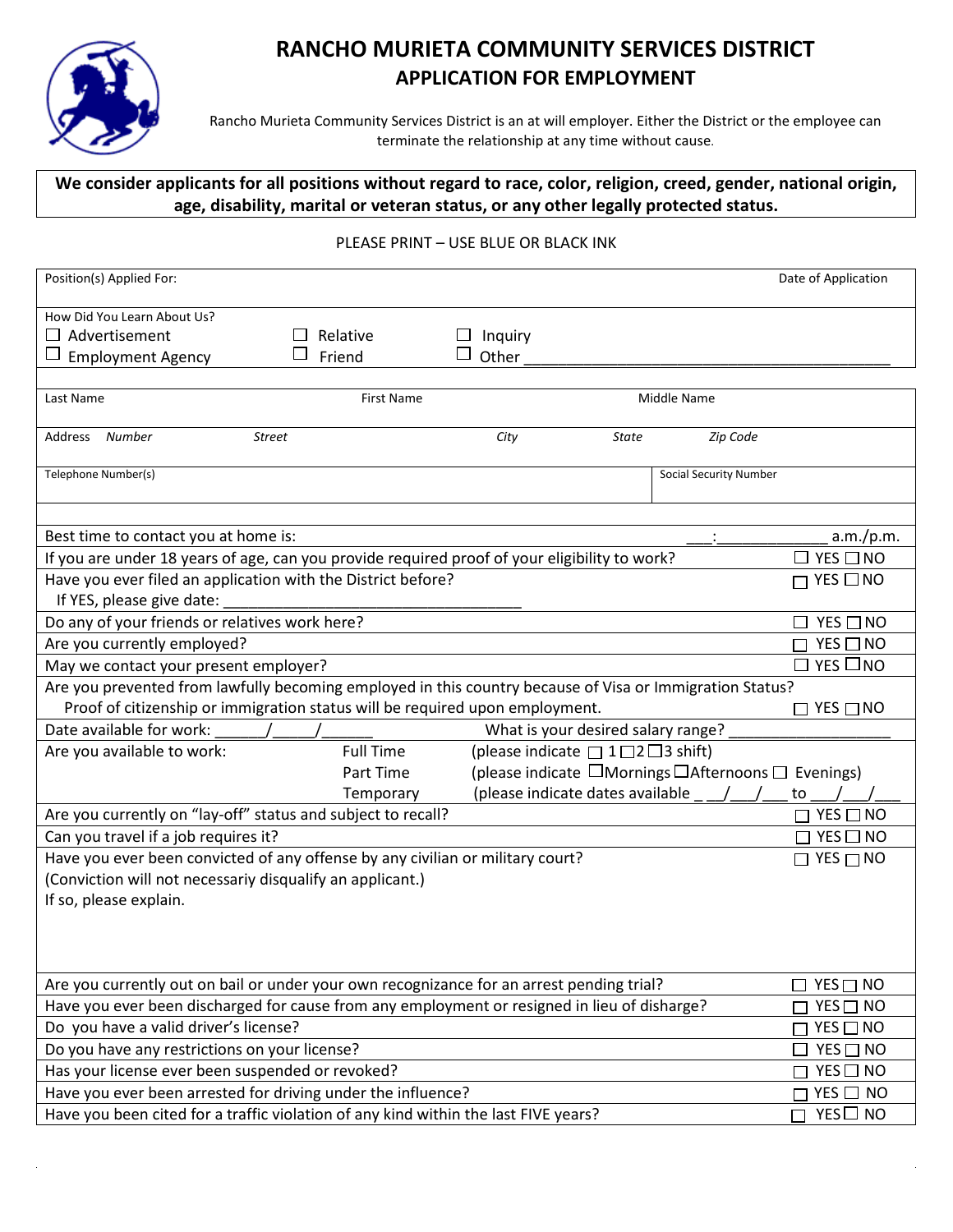## **EDUCATION AND TRAINING**

| HIGH SCHOOL ATTENDED | <b>ADDRESS</b> | <b>DID YOU GRADUATE?</b> |
|----------------------|----------------|--------------------------|
|                      |                |                          |
|                      |                |                          |
|                      |                |                          |
|                      |                |                          |

If NO, do you have a GED?  $\Box$  YES  $\Box$  NO

| <b>COLLEGE/UNIVERSITY</b><br><b>NAME/ADDRESS</b> | <b>COURSE OF STUDY</b> | <b>UNITS EARNED</b> | <b>DEGREE AWARDED</b> |
|--------------------------------------------------|------------------------|---------------------|-----------------------|
|                                                  |                        |                     |                       |
|                                                  |                        |                     |                       |
|                                                  |                        |                     |                       |
|                                                  |                        |                     |                       |
|                                                  |                        |                     |                       |
|                                                  |                        |                     |                       |
|                                                  |                        |                     |                       |
|                                                  |                        |                     |                       |

| Describe any specialized training, apprenticeship, skills and extra-curricular activities. |  |  |  |  |
|--------------------------------------------------------------------------------------------|--|--|--|--|
|                                                                                            |  |  |  |  |
|                                                                                            |  |  |  |  |
|                                                                                            |  |  |  |  |
|                                                                                            |  |  |  |  |
|                                                                                            |  |  |  |  |
|                                                                                            |  |  |  |  |
|                                                                                            |  |  |  |  |
|                                                                                            |  |  |  |  |
|                                                                                            |  |  |  |  |

| Describe any job-related training received in the United States military. |  |  |  |  |  |
|---------------------------------------------------------------------------|--|--|--|--|--|
|                                                                           |  |  |  |  |  |
|                                                                           |  |  |  |  |  |
|                                                                           |  |  |  |  |  |
|                                                                           |  |  |  |  |  |
|                                                                           |  |  |  |  |  |
|                                                                           |  |  |  |  |  |
|                                                                           |  |  |  |  |  |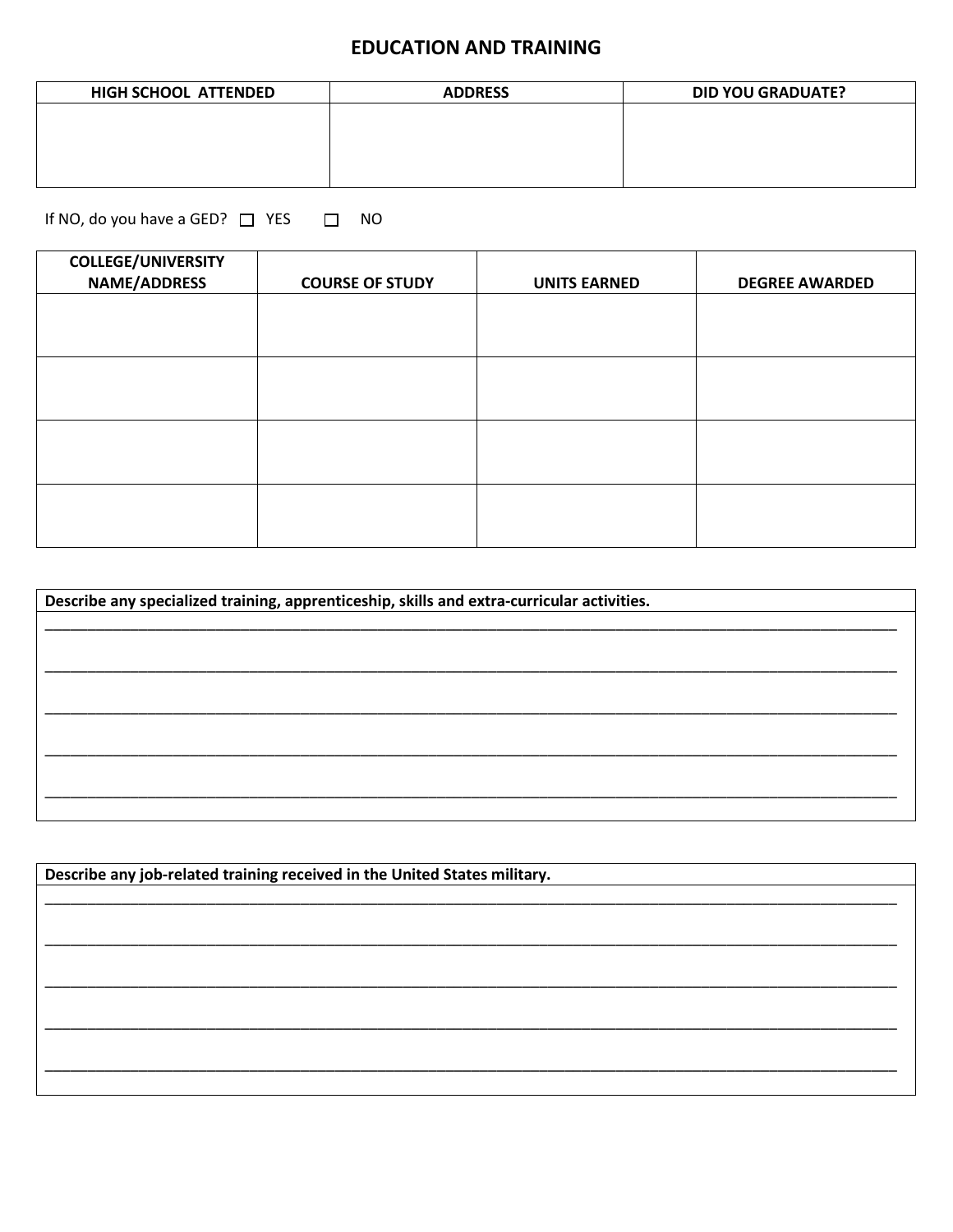#### **EMPLOYMENT HISTORY**

List below all present and past employment starting with your most recent employer (last ten years is sufficient). Account for all periods of unemployment. You must complete this section even if attaching a resume.

| Name of Employer                                                               |                                                                                                                  | <b>Telephone Number</b> |       |     |
|--------------------------------------------------------------------------------|------------------------------------------------------------------------------------------------------------------|-------------------------|-------|-----|
| Your Position Title                                                            |                                                                                                                  | Your Supervisor's Name  |       |     |
| Address & Street                                                               |                                                                                                                  | City                    | State | Zip |
| Dates of Employment: ______________<br>From                                    | To                                                                                                               |                         |       |     |
|                                                                                | and the control of the control of the control of the control of the control of the control of the control of the |                         |       |     |
|                                                                                |                                                                                                                  |                         |       |     |
|                                                                                |                                                                                                                  |                         |       |     |
|                                                                                |                                                                                                                  |                         |       |     |
| Reason for Leaving:<br>May we contact this employer for a reference? TYES T NO |                                                                                                                  |                         |       |     |
| Name of Employer                                                               |                                                                                                                  | Telephone Number        |       |     |
| Your Position Title                                                            |                                                                                                                  | Your Supervisor's Name  |       |     |
| Address & Street                                                               |                                                                                                                  | City                    | State | Zip |
| Dates of Employment:<br>From                                                   | To                                                                                                               |                         |       |     |
|                                                                                |                                                                                                                  |                         |       |     |
|                                                                                |                                                                                                                  |                         |       |     |
|                                                                                |                                                                                                                  |                         |       |     |
|                                                                                |                                                                                                                  |                         |       |     |
|                                                                                |                                                                                                                  |                         |       |     |
|                                                                                |                                                                                                                  |                         |       |     |

May we contact this employer for a reference?  $\Box$ YES  $\Box$ NO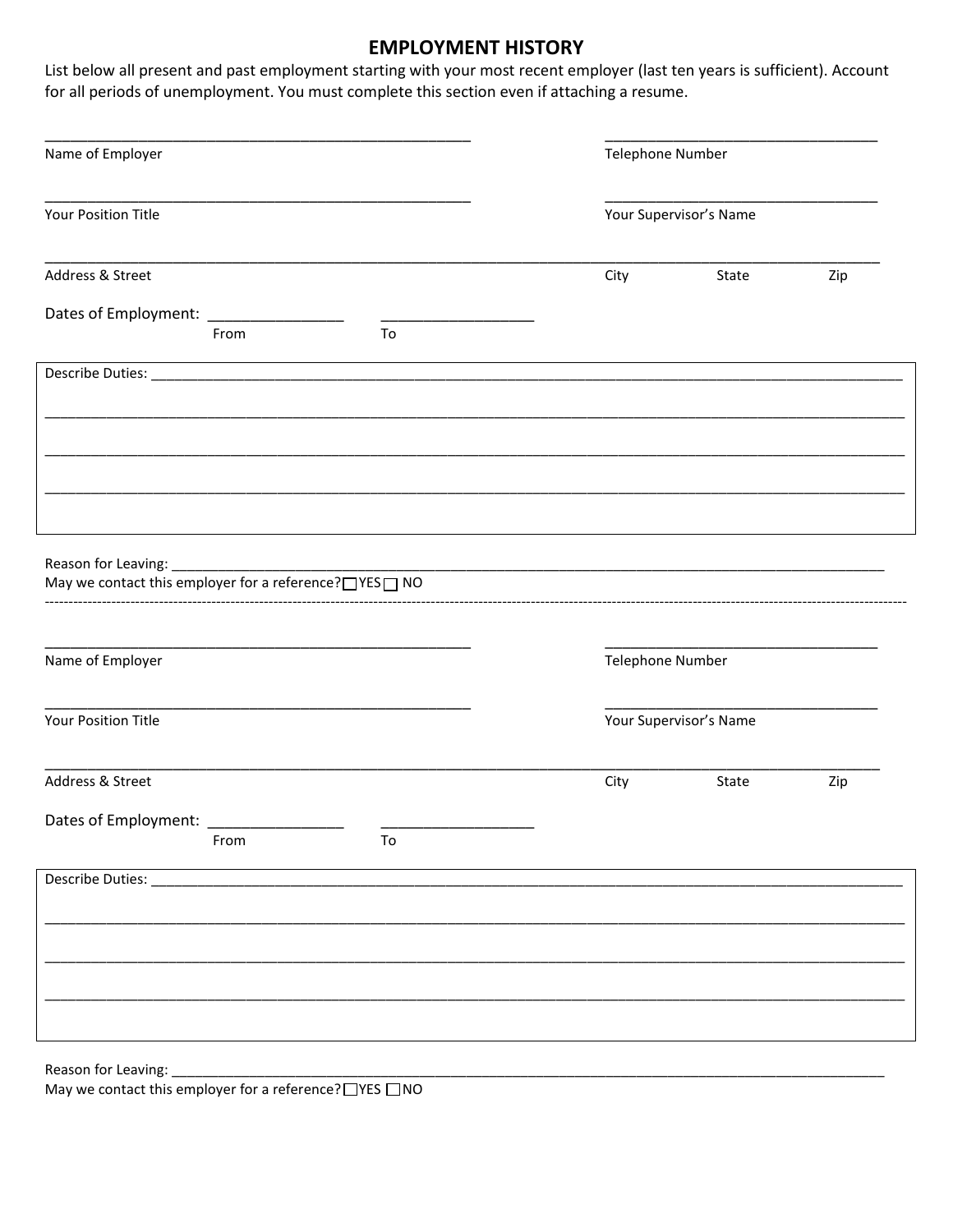| Name of Employer<br>Your Position Title<br>Address & Street                                                                                                         |    | Telephone Number<br>Your Supervisor's Name   |                        |     |
|---------------------------------------------------------------------------------------------------------------------------------------------------------------------|----|----------------------------------------------|------------------------|-----|
|                                                                                                                                                                     |    |                                              |                        |     |
|                                                                                                                                                                     |    | Dates of Employment: _______________<br>From | To                     |     |
|                                                                                                                                                                     |    |                                              |                        |     |
|                                                                                                                                                                     |    |                                              |                        |     |
|                                                                                                                                                                     |    |                                              |                        |     |
|                                                                                                                                                                     |    |                                              |                        |     |
|                                                                                                                                                                     |    |                                              |                        |     |
|                                                                                                                                                                     |    | Telephone Number                             |                        |     |
|                                                                                                                                                                     |    |                                              | Your Supervisor's Name |     |
|                                                                                                                                                                     |    | City                                         | State                  | Zip |
| From                                                                                                                                                                | To |                                              |                        |     |
|                                                                                                                                                                     |    |                                              |                        |     |
|                                                                                                                                                                     |    |                                              |                        |     |
| May we contact this employer for a reference? $\Box$ YES $\Box$ NO<br>Name of Employer<br>Your Position Title<br>Address & Street<br>Dates of Employment: _________ |    |                                              |                        |     |

Reason for Leaving:  $\frac{1}{2}$  May we contact this employer for a reference?  $\Box$ YES  $\Box$  NO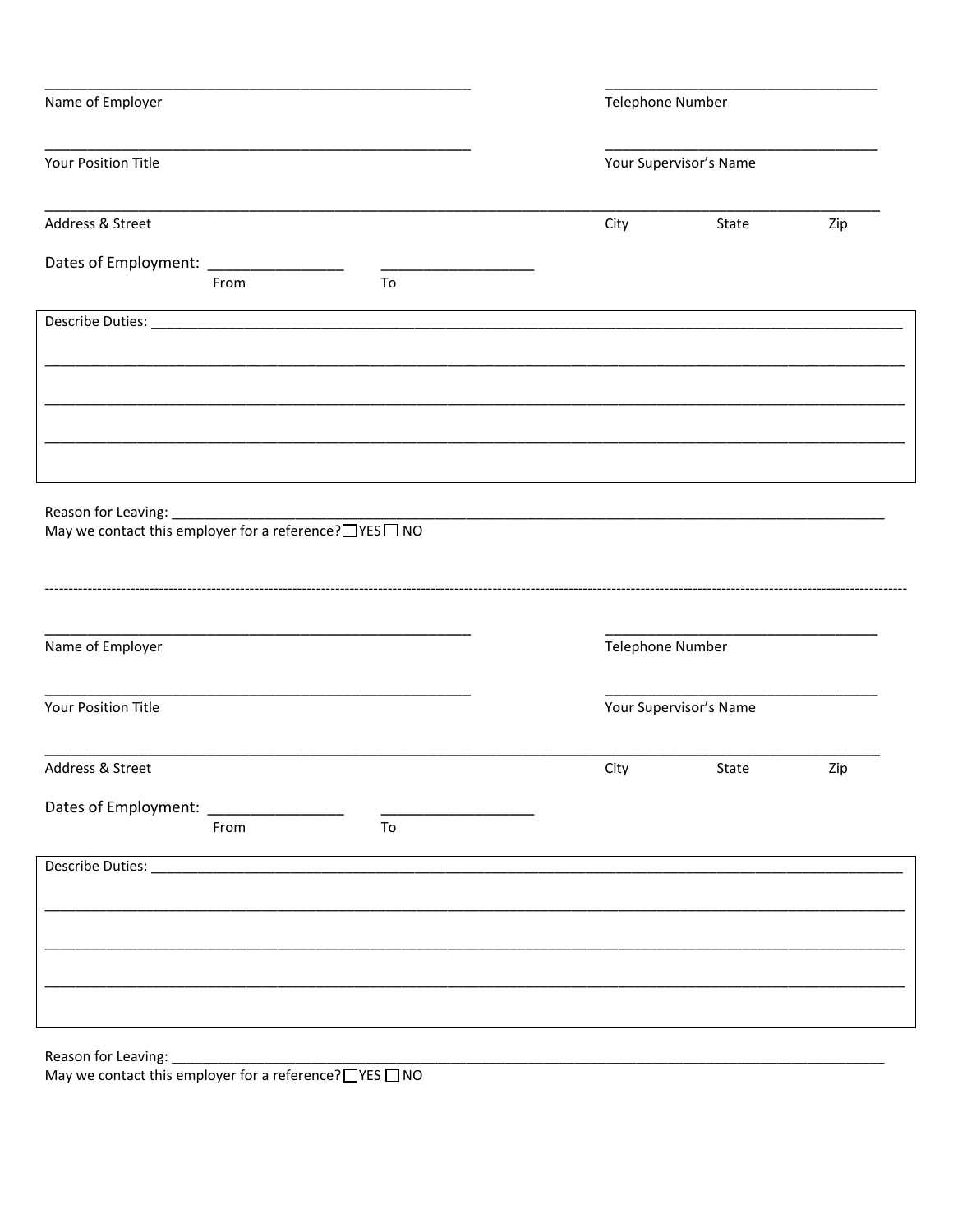| List professional, trade, business or civic activities and offices held.                                                             |
|--------------------------------------------------------------------------------------------------------------------------------------|
| You may exclude membership which would reveal gender, race, religion, national origin, age, ancestry, disability, or other protected |
| status.                                                                                                                              |

\_\_\_\_\_\_\_\_\_\_\_\_\_\_\_\_\_\_\_\_\_\_\_\_\_\_\_\_\_\_\_\_\_\_\_\_\_\_\_\_\_\_\_\_\_\_\_\_\_\_\_\_\_\_\_\_\_\_\_\_\_\_\_\_\_\_\_\_\_\_\_\_\_\_\_\_\_\_\_\_\_\_\_\_\_\_\_\_\_\_\_\_\_\_\_\_\_\_\_\_\_\_\_\_\_\_\_\_\_\_

\_\_\_\_\_\_\_\_\_\_\_\_\_\_\_\_\_\_\_\_\_\_\_\_\_\_\_\_\_\_\_\_\_\_\_\_\_\_\_\_\_\_\_\_\_\_\_\_\_\_\_\_\_\_\_\_\_\_\_\_\_\_\_\_\_\_\_\_\_\_\_\_\_\_\_\_\_\_\_\_\_\_\_\_\_\_\_\_\_\_\_\_\_\_\_\_\_\_\_\_\_\_\_\_\_\_\_\_\_

\_\_\_\_\_\_\_\_\_\_\_\_\_\_\_\_\_\_\_\_\_\_\_\_\_\_\_\_\_\_\_\_\_\_\_\_\_\_\_\_\_\_\_\_\_\_\_\_\_\_\_\_\_\_\_\_\_\_\_\_\_\_\_\_\_\_\_\_\_\_\_\_\_\_\_\_\_\_\_\_\_\_\_\_\_\_\_\_\_\_\_\_\_\_\_\_\_\_\_\_\_\_\_\_\_\_\_\_\_

Specialized Skills (check skills/equipment operated).

\_\_\_\_\_ PC/MAC \_\_\_\_\_\_\_\_\_\_ Word Processing \_\_\_\_\_ Typewriter \_\_\_\_\_\_\_\_\_ Shorthand WPM  $\Box$  WPM

\_\_ Terminal \_\_\_\_\_\_\_\_\_\_ Spreadsheet \_\_\_\_\_\_\_\_\_\_ Production/Mobile \_\_\_\_\_\_\_ Other (list)

State any additional information you feel may be helpful to us in considering your application.

Note to Applicant: DO NOT ANSWER THIS QUESTION UNLESS YOU HAVE BEEN INFORMED ABOUT THE REQUIREMENTS OF THE JOB FOR WHICH YOU ARE APPLYING.

\_\_\_\_\_\_\_\_\_\_\_\_\_\_\_\_\_\_\_\_\_\_\_\_\_\_\_\_\_\_\_\_\_\_\_\_\_\_\_\_\_\_\_\_\_\_\_\_\_\_\_\_\_\_\_\_\_\_\_\_\_\_\_\_\_\_\_\_\_\_\_\_\_\_\_\_\_\_\_\_\_\_\_\_\_\_\_\_\_\_\_\_\_\_\_\_\_\_\_\_\_\_\_\_\_\_\_\_\_\_\_

\_\_\_\_\_\_\_\_\_\_\_\_\_\_\_\_\_\_\_\_\_\_\_\_\_\_\_\_\_\_\_\_\_\_\_\_\_\_\_\_\_\_\_\_\_\_\_\_\_\_\_\_\_\_\_\_\_\_\_\_\_\_\_\_\_\_\_\_\_\_\_\_\_\_\_\_\_\_\_\_\_\_\_\_\_\_\_\_\_\_\_\_\_\_\_\_\_\_\_\_\_\_\_\_\_\_\_\_\_\_

Are you capable of performing in a reasonable manner, with or without a reasonable accommodation, the activities involved in the job or occupation for which you have applied? A review of the activities involved in such a job or occupation has been given.  $\Box$ YES $\Box$  NO

| References                                                                                                            |                     |
|-----------------------------------------------------------------------------------------------------------------------|---------------------|
| 1.                                                                                                                    |                     |
| Name                                                                                                                  | Phone Number        |
|                                                                                                                       |                     |
| Address                                                                                                               |                     |
| 2.<br>the contract of the contract of the contract of the contract of the contract of the contract of the contract of |                     |
| Name                                                                                                                  | <b>Phone Number</b> |
|                                                                                                                       |                     |
| Address                                                                                                               |                     |
| 3.                                                                                                                    |                     |
| Name                                                                                                                  | Phone Number        |
|                                                                                                                       |                     |
| Address                                                                                                               |                     |
|                                                                                                                       |                     |